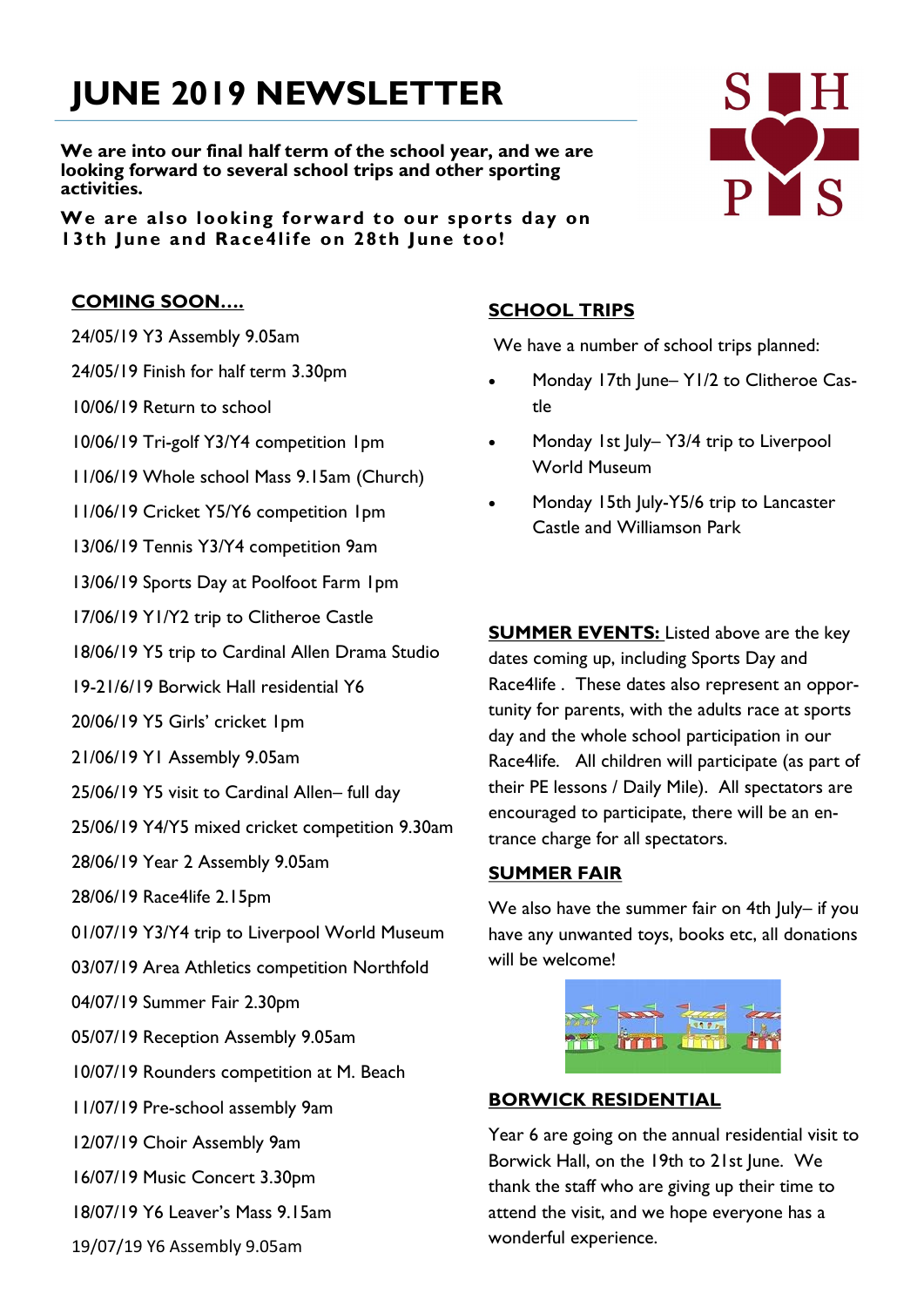# **JUNE 2019 NEWSLETTER**

# **Y3/4 GIRLS' FOOTBALL**

Well done to our children competing in their first football event for the school. They competed well against the other local schools, with some excellent performances– which bodes well for the future!

# **CHESS**

Congratulations to Benji Walker for winning our school chess competition. Benji will be attending the Northwest Megafinal. Thank you to Mrs Pagen, Mr Santamera and the 26 chess players who have made the club such a success.

## **SPORTING COMPETITIONS**

We are competing in several upcoming tournaments, including girls' football matches, a hockey competition, tennis, golf and three cricket competitions.

# **YEAR 6 SATS**

Our children and staff in Year 6 have worked hard and done their best in the recent tests, and we hope the hard work has paid off for them. The children have learnt how to revise, which is a skill they will need in future education!

# **FIRST HOLY COMMUNION**

Congratulations to all of the Holy Communicants for committing their time in preparation for taking the Sacrament. The service was a wonderful occasion, and the children read brilliantly!



## **NETBALL TEAM**

Congratulations to our school netball team for winning 6 out of 8 matches in the Fleetwood Netball Competition, where they finished a best ever third place. Thank you to Mrs Holroyd-Swarbrick, Mrs Hewitt and Mr Santamera for their commitment to the sport.



# **WORK AROUND SCHOOL**

We are having some painting work taking place over half term, which will make a positive difference to the school.

# **PHOTOGRAPHS: We can no longer allow photographs and videos to be taken during any performances, including any concert, assembly, sports day or Nativities.**

Thank you to everyone for their understanding with this issue. This does allow the audience to relax and enjoy the performances more!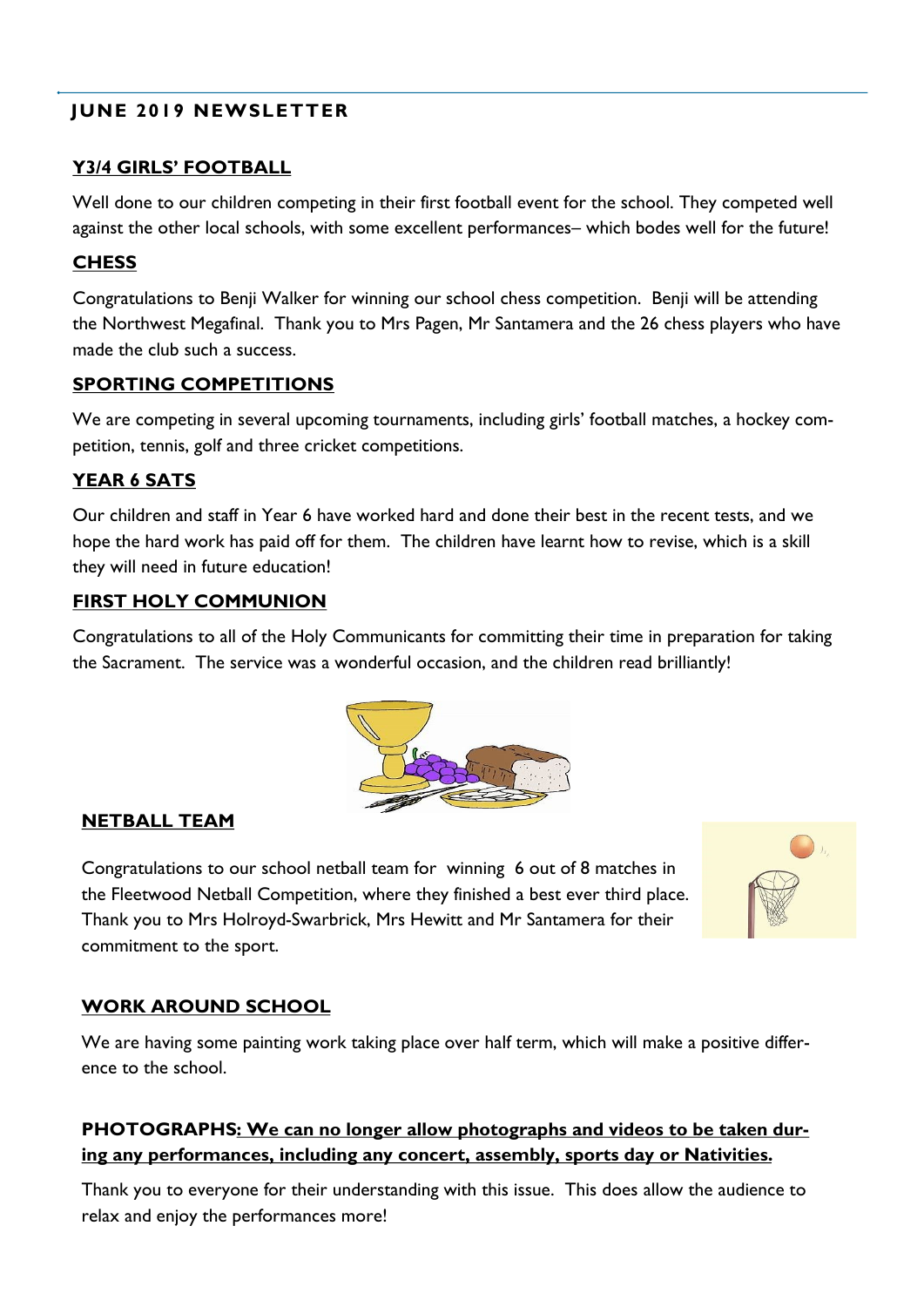# OTHER SCHOOL NEWS

## **BREAKFAST AND AFTER SCHOOL CLUB**

If you need childcare before or after school, please see the school office, or ring Mrs Porter direct on 07538924508. We have extended opening until 6pm. The cost of the morning session is  $£2.75$  and the after school session is £5.50. Bookings must be made at least 24 hours in advance, and cancellations fees now strictly apply.

The Breakfast Club is open from 7.30am until school time, and children receive food and drinks at both the breakfast and after school clubs. The children also get access to our new TV / Relax room!

## **ABSENCES AND APPOINTMENTS**

In addition to no longer being allowed to authorise holiday absences, we are now expected to see evidence of appointments, if your child requires a medical appointment during school time. Please contact school before 9.30 a.m. if your child is absent, otherwise the absence could be deemed unauthorised.

#### **REMINDERS**

Articles of jewellery are not allowed in school, as they could cause injury to the wearer or another person. **Earrings** have been a constant source of argument and injury in the past. The Local Authority bans them for P.E. and swimming. The Governors of this school have ruled that **no jewellery, other than a wrist watch, can be worn in school. Shoes must be worn as standard uniform. Nail varnish is also not to be worn by children.**

## **LOST PROPERTY**

Please can all property and clothing belonging to your children have their names clearly written or sewn in.

#### **HAIR**

Please use plain hair bands and clips for children's hair, fashion bows or headbands are not part of our school uniform. At Sacred Heart, Mohican hairstyles and shaved patterns into hair are not acceptable.

#### **MEDICINES**

Please make sure that the medicines permission form has been completed if your child needs prescribed medicine in school. If you need a form (for prescribed medicines only), please contact the school office or see Mrs. Bowden

#### **ADMISSIONS FOR FUTURE YEARS**

If you would like to add your child to the admissions list, please see Mrs Porter or Mrs Bird. If you have a sibling of a child currently at Sacred Heart, it is still worth registering with us. We also hold registers of interest for 2020 and 2021!

#### **FRIENDS OF SACRED HEART**

We are now planning ahead to the Summer Fair, and considering stalls, games and activities for the event.